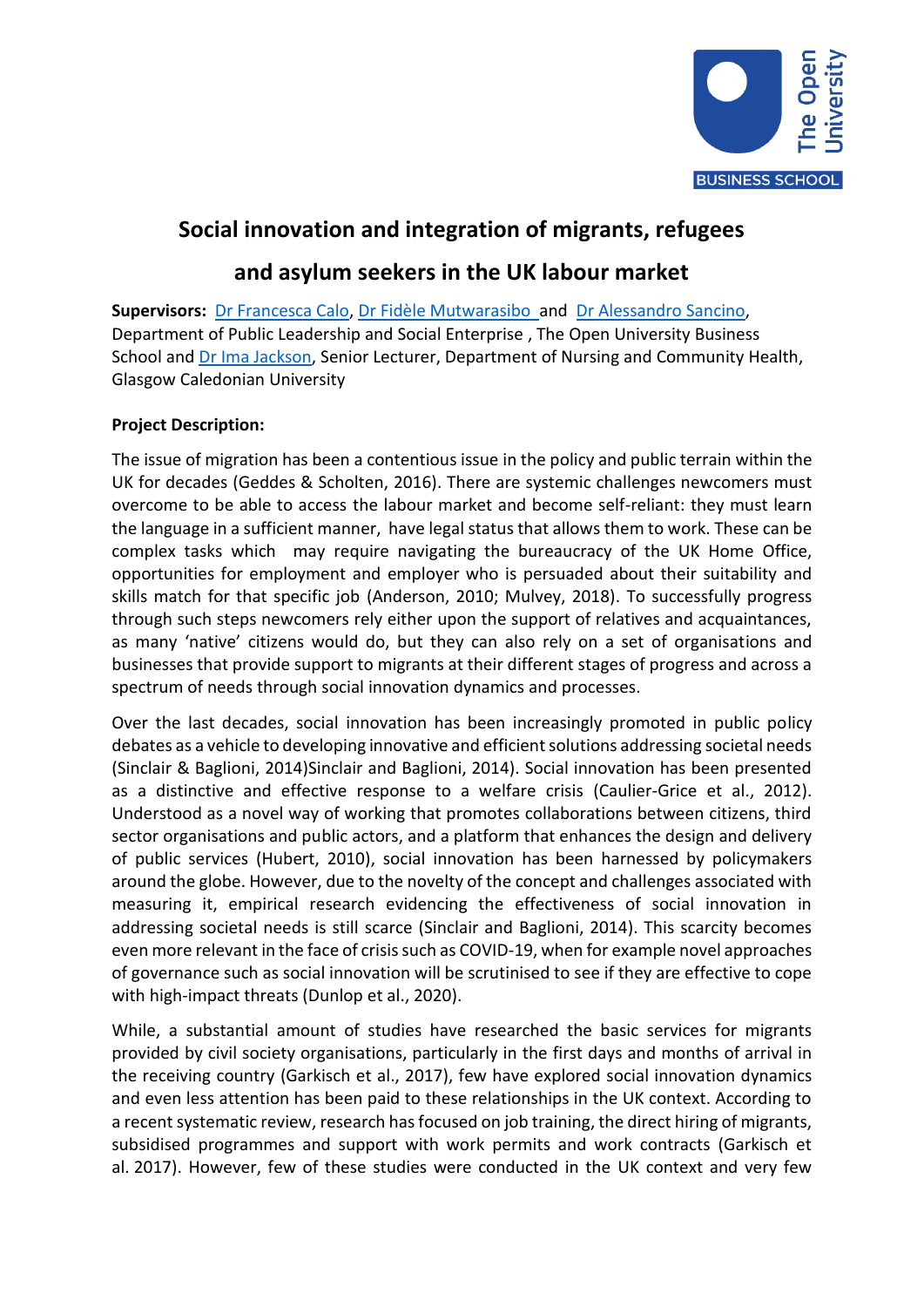studies have explored how social innovation initiative work, for whom and under what circumstances.

Disentangling how social innovation works, for whom and under what circumstances in supporting the integration of migrants, refugees and asylum seekers in the labour market needs further exploration. This PhD aims at conducting a realist evaluation of a social innovation intervention in Scotland that has developed a national process for both recognition of skills of migrants, refugees and asylum seekers and supported the transferability of skills into the Scottish labour market (Jackson and Wasige 2022 forthcoming; Jackson 2019). This infrastructure developed using a community led approach which began through engaging with those who migrate and identified the systemic often racialised challenges to skills recognition (Jackson and Wasige 2022 forthcoming).

Realist evaluation is a relatively recent but widely accepted empirical approach to the investigation of interventions (Pawson, 2016; Porter & O'Halloran, 2012). Realist evaluation acknowledges that interventions are an example of social processes at work, and therefore they can be subject to an overabundance of explanatory possibilities because they are complex and behave as adaptive systems (Pawson, 2013). The ambition of realist evaluation is therefore to unravel the complex relationships between the 'ingredients' of interventions and the social fabric in which they operate (Pawson & Manzano-Santaella, 2012).Empirically, this is done by exploiting theory-informed evidence to establish context, mechanism, outcome configurations (CMOs) that account for what works in interventions (outcomes), why and how interventions work (mechanisms), for whom and under what circumstances (context). Realist evaluation employs these configurations to advance a set of 'program theories'. These are explanatory statements that are transportable from one context to another, and can be subject to further conceptual refinement through new data collection and emerging theory (Van Belle & Mayhew, 2016). In sum, realist evaluation allows an exploration of the 'black box' approach that can characterize certain programs (Salter & Kothari, 2014), especially those that remain under-theorized about specific crucial ingredients and processes. For doings, so the PhD student will conduct a mixed method studies which will include both quantitative methods (such as for example network analysis) to identify the outcomes of the intervention and qualitative methods (such as interviews and focus groups with beneficiaries and stakeholders) to explore the mechanisms and the contextual characteristics. Secondary data collected from the organisation will also be analysed and results will be triangulated.

The results of our study will lay the ground for contributing to academic knowledge in migration and social innovation, third sector studies as well as potentially supporting the replication of the intervention and the establishment of policies that could better support integration of migrants, refugees and asylum seekers in the Scottish and UK labour market.

## **About the Supervisors:**

**Francesca Calo** is a Lecturer in Management at the Department of Public Leadership & Social Enterprise, where she brings academic experience from posts held in the UK and Italy. Her research interests include social enterprise and third sector organisation in health and social care, impact evaluation methods and social innovation.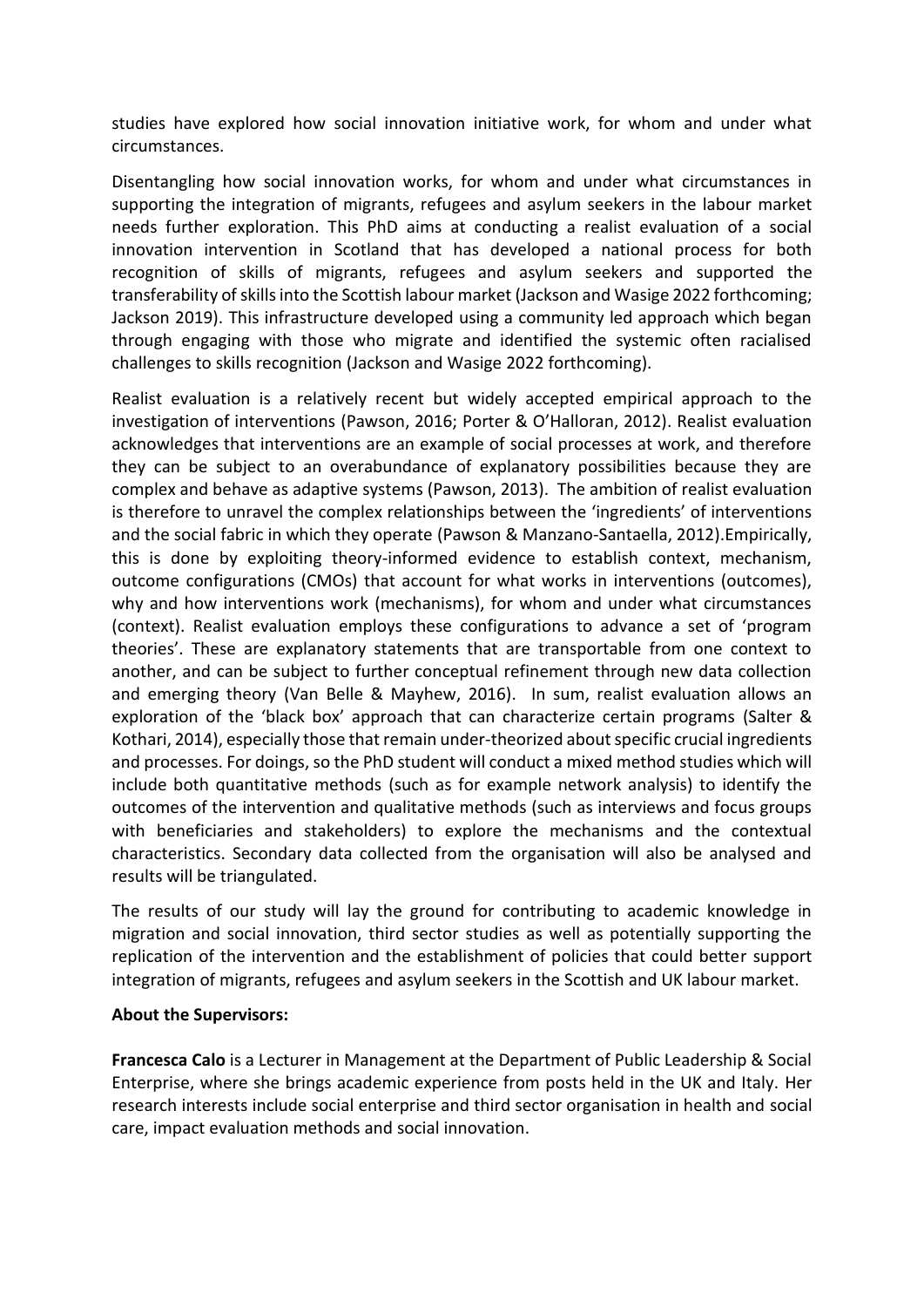**Fidèle Mutwarasibo** is a Lecturer in Work Based Learning in the Faculty of Business and Law at the Open University. He has previously worked in the voluntary sector at all levels (volunteer, executive and trustee/director). In terms of research interests, he is studying inclusive leadership and collaboration practices aimed at addressing in a systemic way, racial inequality, where the leadership of Black and Minority Ethnic plays an active role.

**Alessandro Sancino** is a Senior Lecturer in Management at the Department of Public Leadership & Social Enterprise, where he brings extensive academic experience from posts held in Italy, Switzerland, Peru' and the UK. His research is focused on cities, democracy, government-citizens relations, public value and social innovation.

**Ima Jackson** (External Supervisor) is a community engaged researcher working within migration and with those from marginalised and racialised ethnic groups. She works regularly across portfolios with Scottish Government Ministers, their civil servants and policy makers. Since 2018 she has led the development of the Skills Recognition Scotland infrastructure. Her work is based in social justice and disrupts usual process within the Academy to support communities evidence their experiences through research to those that make decisions about them in research, policy and service delivery. References:

## **References:**

Anderson, B. (2010). Migration, immigration controls and the fashioning of precarious workers: *Work, Employment and Society*. https://doi.org/10.1177/0950017010362141

Caulier-Grice, J., Davies, A., Patrick, R., & Norman, W. (2012). *Defining Social Innovation*. The Young Foundation.

Dunlop, C. A., Ongaro, E., & Baker, K. (2020). Researching COVID-19: A research agenda for public policy and administration scholars. *Public Policy and Administration*, *35*(4), 365–383. https://doi.org/10.1177/0952076720939631

Garkisch, M., Heidingsfelder, J., & Beckmann, M. (2017). Third Sector Organizations and Migration: A Systematic Literature Review on the Contribution of Third Sector Organizations in View of Flight, Migration and Refugee Crises. *VOLUNTAS: International Journal of Voluntary and Nonprofit Organizations*, *28*(5), 1839–1880. https://doi.org/10.1007/s11266-017-9895-4

Geddes, A., & Scholten, P. (2016). *The Politics of Migration and Immigration in Europe* (Second edition). SAGE Publications Ltd.

Hubert, A. (2010). *Empowering People Driving Change—Social Innovation in the European Union*. Bureau of European Policy Advisors (BEPA).

Jackson I, Wasige J, May 2022 Forthcoming (submitted) Chapter Intersectional Anti- Racist Academic Activism for Policy-making (INTARAAP) through community engagement. In The Art of Informing and Impacting Policy: Eds Professor T Vorley, Dr S Abdul Rahman, Dr L Tuckerman. Publisher, Edward Elgar, Cheltenham, England.

Jackson, I. (2019) Phase 3 policy brief and resourcing proposal. Developing a sustainable model for an overseas skills recognition process for Scotland- Working with employers,